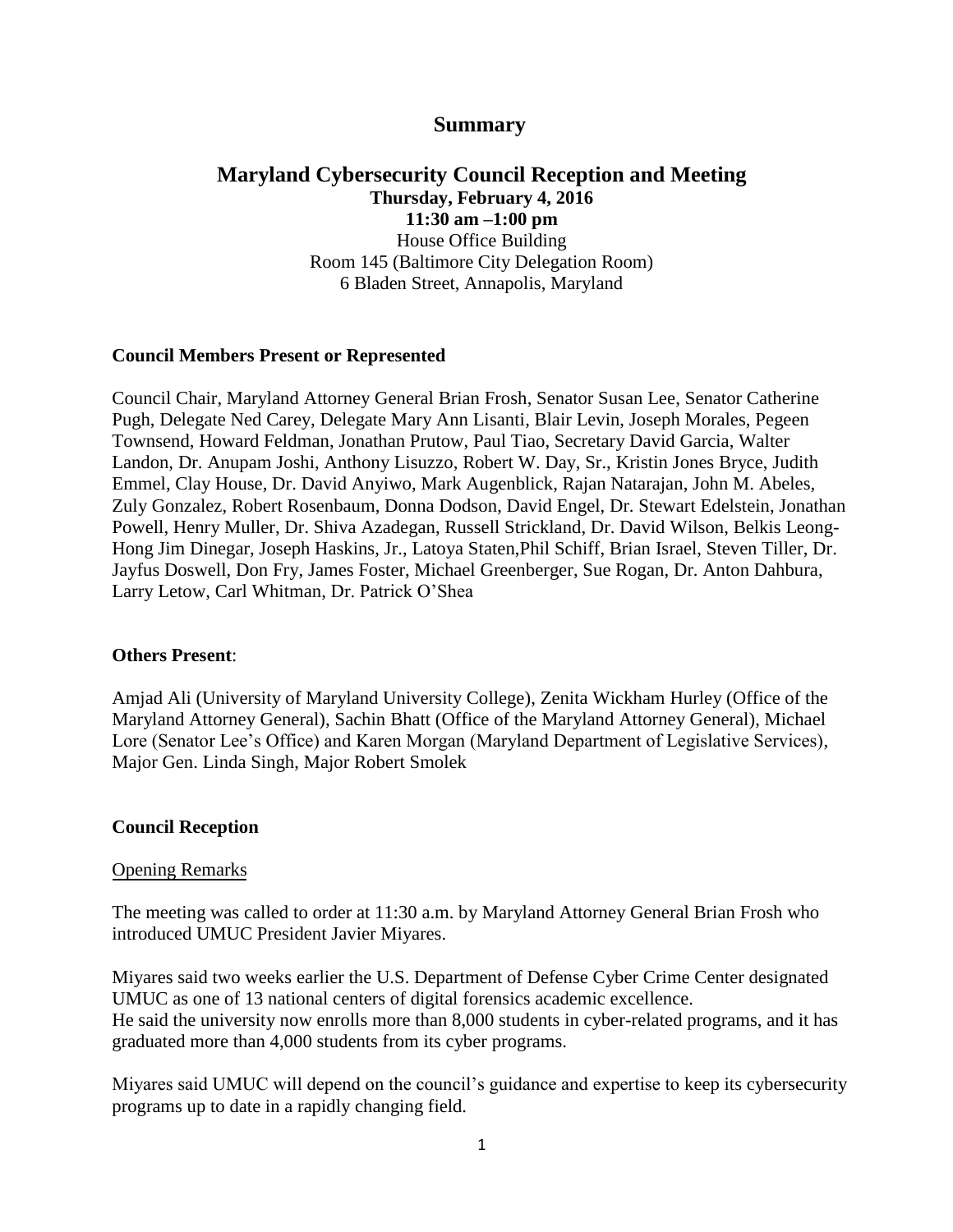### Presentation by Dr. Vinton Cerf

Sen. Susan Lee introduced Dr. Cerf as one of the fathers of the Internet who has held numerous positions on corporate boards and government commissions, and was awarded the Medal of Freedom from President Obama. He is now an Internet evangelist for Google, she said.

In his remarks, Dr. Cerf warned that the war for cybersecurity is being lost and that the government must get involved in enforcing greater security measures and in creating liability for bad computer software.

"I can't think of anything more critical to our future than figuring out how do we secure ourselves in this online cyberspace environment," he said.

He said that average Internet user must accept some security practices that they find inconvenient. But it is also essential for the industry to create effective security procedures that are easier to use. If security becomes too difficult, he said, users will find ways to bypass restrictions.

He said legislators may need to pass regulations to deal with people who refuse to act responsibly. He compared it to regulations that require people to wear seatbelts while driving or restrict where people can smoke.

He said there is a need to impose a liability on providers of Internet services, equipment builders and software writers to force them to take more seriously their role in protecting against hackers.

But he admitted that even after 70 years of trying, no one is able to write software that doesn't have bugs. Writing software has become more difficult with the Internet because programmers cannot conceive all of the places their software will end up. AS they are writing software, programmers do not have the tools to tell them when they have made a mistake.

He said cloud computing is helping this problem because instead of having software distributed to untold numbers of laptops, mobiles and tablets, it is all concentrated in one place where it can be watched for bugs and updated.

Cerf proposed a "cyber fire department" that would help especially small companies that do not have the capability of responding to a cyber attack.

Providing security and international understandings on a national level are crucial to avoiding World War III, he said. If a country believes it is under attack from another country, it must be sure where that attack is coming from. A counterattack against the wrong country could easily escalate out of control.

The explosion of the "Internet of things" is also causing security problems, he said. "When we started doing this work 40 years ago, it didn't occur to us that picture frames and refrigerators would be part of the Internet." If there are a couple of hundred items in a house that have internet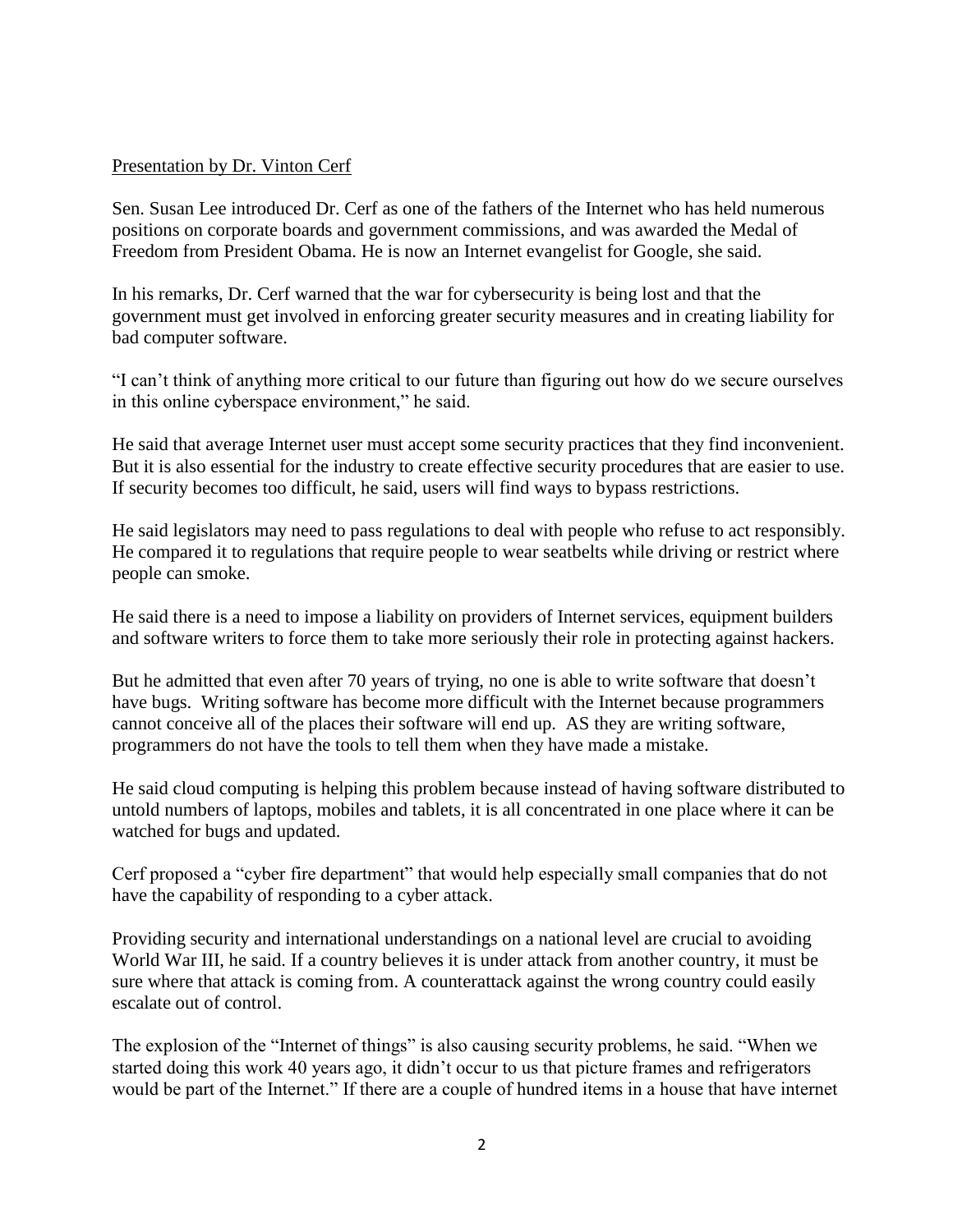connections, and we know that all programs have bugs in them, he asked, then how can we protect and monitor all of the devices?

"The headline I worry about is '100,000 refrigerators attack Bank of America,'" he said.

Dr. Cerf raised the conundrum of privacy and security. With so many things connected to the Internet, people want to share some of that data some times but they also want to guard it at other times. How to make that possible is something for universities such as UMUC to work out.

To get more Internet security, he said, not only does government have to do more, but it also has to provide incentives for the private sector to do more. Incentives are everything, he said. If you don't like certain behaviors, the best way to figure out what to do about it is to find out what incentive is driving that behavior and then change the incentive.

## Question and Answer session

Asked about whether providing cybersecurity insurance would be a good thing, Dr. Cerf said this has become a major topic. Having insurance does not solve the problem, he said, but it could provide some leverage for insurance companies to demand certain practices to lower the cost of premiums. He said it is still difficult to figure out what a premium should be.

Another questioner said with computer literacy so low, how can the average user know that they need new software and if they get it, how to load it? Cerf said automated methods for downloading and updating software are becoming more common. Google insists on it and can force downloads on its employees. But he said there are still problems to make sure that the downloads have come from the right people and are safe. It is possible for downloads to look like they have come from Google or Microsoft, and they haven't. But it is important to make more of this automated so the user does not have to think about it.

Another speaker asked if each person has an inalienable right to privacy, and how can that be protected and not violated.

Dr. Cerf responded that people confuse privacy with anonymity. If you live in a small town, you have no privacy because everyone knows what you are doing. In a big city, you think you have privacy, but you really only have anonymity because no one knows who you are. With the Internet, that anonymity is disappearing because so much information is available. Whether you have an inalienable right to privacy is something for the Supreme Court to decide, he said. But preserving anonymity will be hard to do today.

Another questioner asked about the difference between protection and surveillance.

Dr. Cerf said he is not in favor of building backdoors into cryptographic systems. Once you do that, the information will leak out and the bad guys will get access to it. But there must be ways to find out what people are doing, he said. Technical means of surveillance is not the only way to collect information. Some information is not encrypted and can be available through legal means. Google responds to a number of these requests. But everyone deserves the best quality crypto available to protect privacy.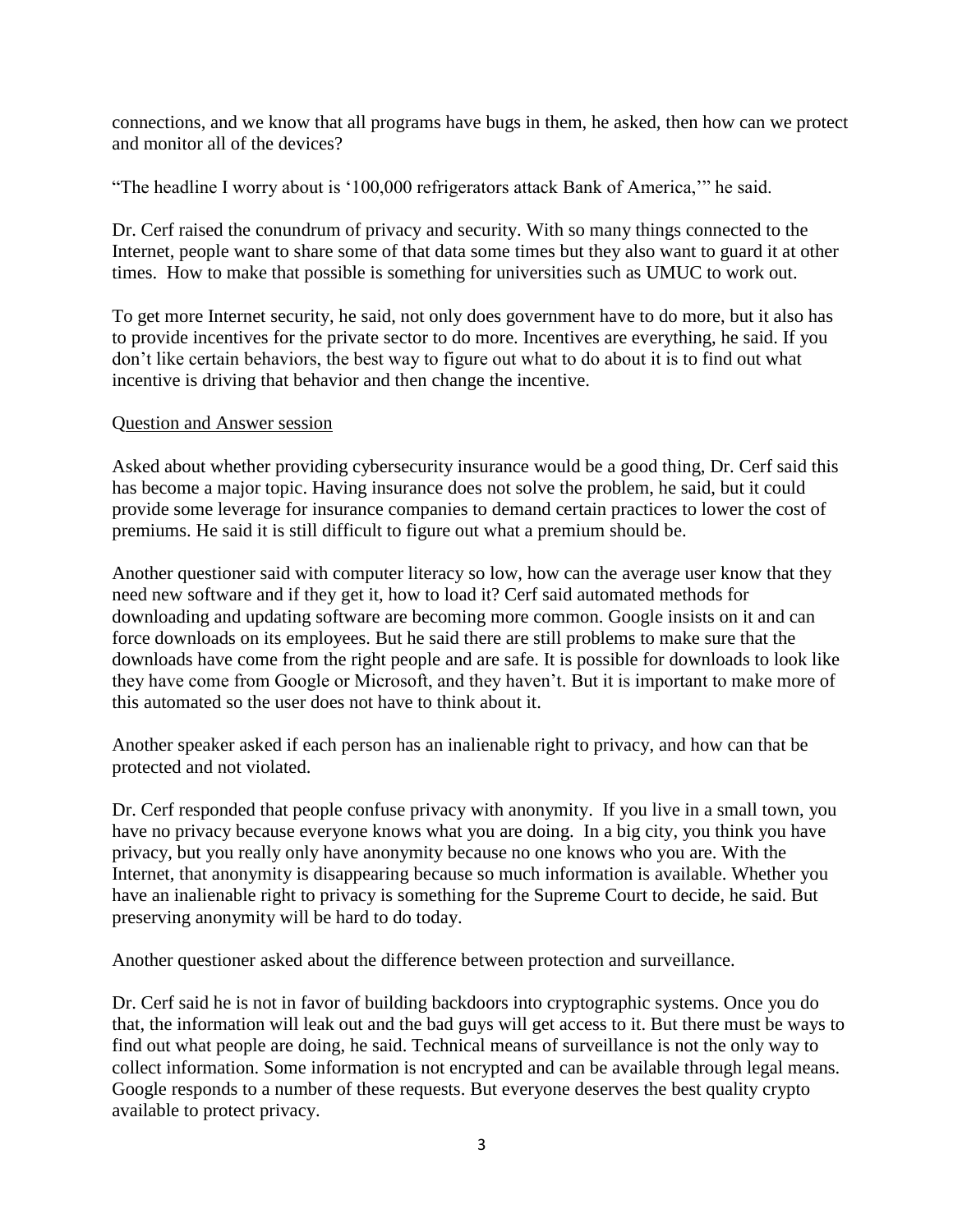Another questioner said now people in the private sector are prohibited by federal law from hacking back at attackers. Should that be changed?

Dr. Cerf said that unless you know for sure who is hacking you, then hacking back can be one of the most damaging, unhelpful actions you can take. In the financial sector, the best action to take is to shut off the money. That would be more effective than hacking back, which could come close to vigilantism.

Another questioner asked what incentives could the government put in place to promote security?

Dr. Cerf said first the government should adopt and demonstrate the best security, which it is not now doing. The attack on the federal Office of Personnel Management is a good example of how the government doesn't do it right. He said the state of Maryland is in a good position to take leadership because of its access to the high-tech community.

Beyond that, he said, the state's procurement practices can include incentives. If the state won't buy software that doesn't have high security built in, then the sellers will soon build in the security.

Another questioner asked if Dr. Cerf thought the Cybersecurity Information Act passed by Congress was adequate.

Dr. Cerf said he is not an expert on the act, but he is always leery of legislation that mandates how something in the cyber world should be organized. He said in his networking world, there is a tremendous amount of cooperation and collaboration that happens when somebody is under attack. This is not mandated by law, but by sensible engineering practices. As an example, he said a completely informal working group of private sector and government experts came together to study something called the Conflicker worm. If there had been rules in place to determine who should be in that group, it would not have been as effective.

Another questioner asked about reaching down to elementary and middle schools to teach cyber hygiene.

Dr. Cerf said absolutely. He said he was excited about the White House announcement to create cyber science for everyone from kindergarten through high school. If everyone has some knowledge about how computers work, he said, then they will avoid many of the security problems and they will be able to understand how difficult writing code is, how fragile it is and how it does not always work.

A final questioner asked if he thought that software engineers should be licensed just as civil engineers are. He replied that he thinks they should, even though he was attacked unmercifully for proposing it. If someone is putting together a major system for replacing FAA air control system, wouldn't you want to be sure the people writing that code know what they are doing? But determining how to test for a license is difficult. Tests that we give students look like they would be terrific. But when they get into the field, they flop. Figuring out how to structure the tests should be a priority.